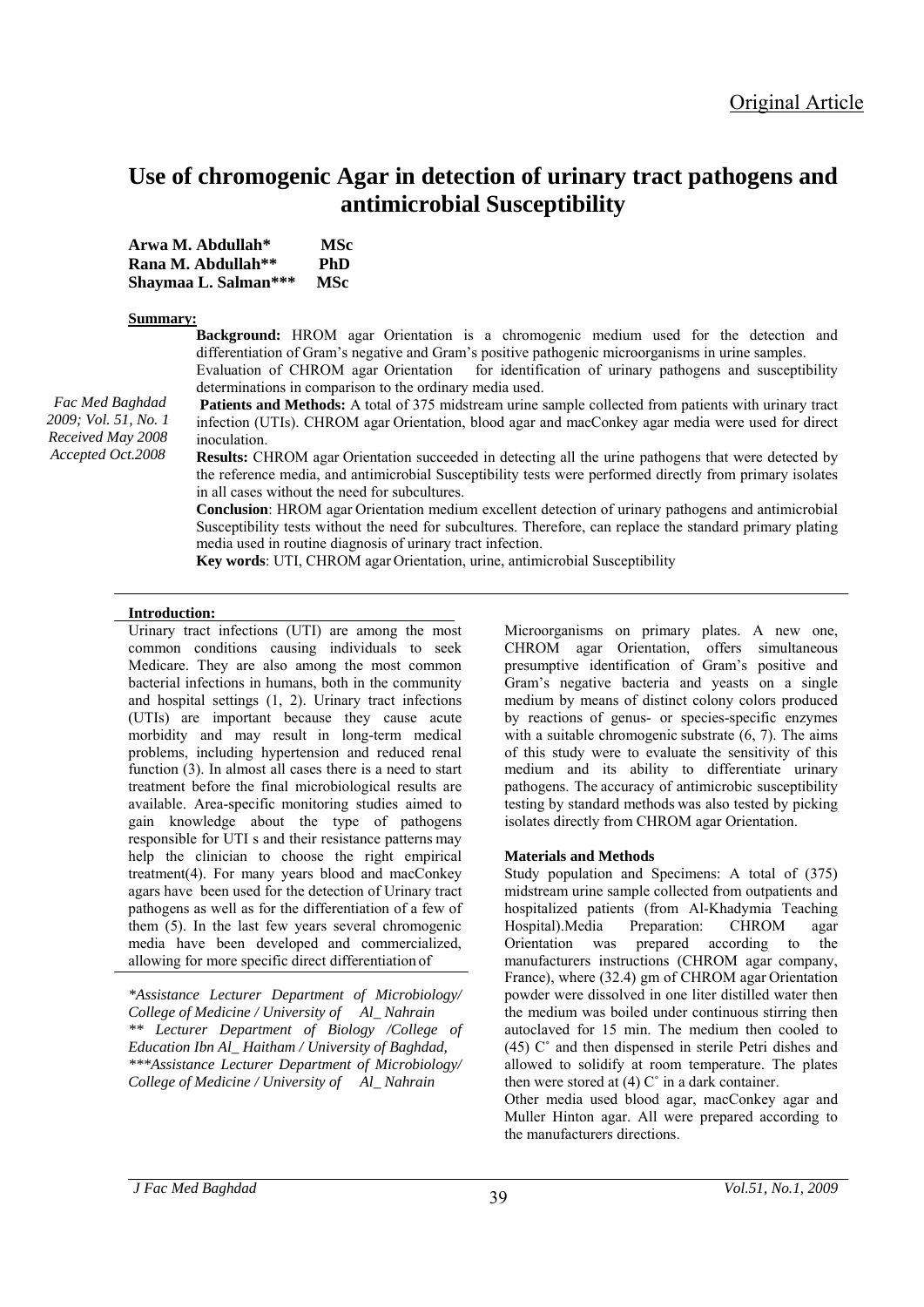**Methods: -** After inoculation of the specimens on blood, macConkey and CHROM agar media the plates were incubated at  $(37)$  C $\degree$  for  $(16-24)$  hours in the dark. - Biochemical test used for identification of Gram's negative bacteria including: catalase, oxidase, indole, MR, VP, Simmons citrate utilization and API reference profile system (Biomerieux, France).

- Biochemical test used for identification of Gram's positive bacteria: catalase and Mannitol Salt agar (8, 9). - Antimicrobial susceptibility of the isolates were tested by the disk diffusion technique according to National Committee for Clinical Laboratory Standards (NCCLs) recommendations (10, 11). The accuracy of antimicrobic susceptibility testing was evaluated by picking isolates directly from CHROM agar Orientation to Muller Hinton agar and comparing the results with those parallel tests of isolates picked from reference media. The gram–positive bacteria were picked from blood agar and the gram – negative were picked from MacConkey agar (6).

## **Results:**

Out of (375) urine samples tested, only (150) specimens revealed growth cultures. The results have also shown that (75.33) % of the UTI were caused by Gram's negative bacteria and (24.66) % Gram's positive bacteria. E. coli (n=50) was found to be the predominant isolates from positive urine sample of the isolates tested , all produced red to pink colonies on CHROM agar Orientation. Enterococcus spp.  $(n=25)$  were obtained diffuse blue. Proteus spp.  $(n=19)$ resulted in colorless with brown halo. Enterobacter spp.  $(n=2)$  and Klebsilla pneumoniae  $(n=15)$ demonstrated metallic blue colonies. Pseudomonas aeruginosa (n=21) produced translucent creamy colonies. Acinetobacter spp. (n=4) shown nontransparent entire edges white. Only two isolate of Serratia spp. Were obtained light blue colonies. S. aureus isolate (n=9) gave golden, opaque small white. Finally Streptococcus spp. (n=3) gave turquoise, small. Table (1) Shown the distribution of the different urine pathogen among the (150) positive urine samples and the ability of the media to detect species is given in Table (2). Fig (1). Susceptibilities were obtained in all cases and very few differences between zone diameters (1) to (2) mm were detected. Note that none of these differences were out of the range specified by (NCCLs) for the disk diffusion method of Susceptibility testing. The numbers of the Susceptibilities isolates picked from CHROM agar Orientation were exactly the same as the numbers of those picked from the reference media Table (3) shown Susceptibilities result for Gram's negative isolates. Table (4) shown Susceptibilities result for Gram's positive isolates.

| Microorganism             | No. of<br>isolates<br>$(\%)$ | Description of color and<br>colony morphology |
|---------------------------|------------------------------|-----------------------------------------------|
| E. coli                   | 50(33.33)                    | Pink red                                      |
| Enterococcus<br>spp.      | 25(16.66)                    | diffuse blue                                  |
| Proteus spp               | 19(12.66)                    | colorless with brown halo                     |
| Klebsilla<br>pneumoniae   | 15(10)                       | metallic blue                                 |
| Enterobacter<br>spp.      | 2(1.33)                      | metallic blue                                 |
| Pseudomonas<br>aeruginosa | 21(14)                       | translucent creamy                            |
| Acinetobacter<br>spp.     | 4(2.66)                      | nontransparent entire edges<br>white          |
| Serratia spp.             | 2(1.33)                      | light blue                                    |
| S. aureus                 | 9(6)                         | gave golden, opaque small<br>white            |
| Streptococcus<br>spp.     | 3(2)                         | turquoise, small                              |
| Total                     | 150(100)                     |                                               |

Table (1) the color of colonies on CHROM agar Orientation.

|                  | Table (2) distribution of the isolates among positive |  |  |
|------------------|-------------------------------------------------------|--|--|
| urine specimens. |                                                       |  |  |

|                           | No. of isolates on:                 |                |                   |  |  |
|---------------------------|-------------------------------------|----------------|-------------------|--|--|
| Microorganism             | <b>CHROM</b><br>agar<br>Orientation | blood agar     | macConkey<br>agar |  |  |
| E. coli                   | 50                                  | 48             | 50                |  |  |
| Enterococcus spp.         | 25                                  | 25             | $\theta$          |  |  |
| Proteus spp               | 19                                  | 19             | 19                |  |  |
| Klebsilla pneumoniae      | 15                                  | 14             | 14                |  |  |
| Enterobacter spp.         | 2                                   | $\overline{c}$ |                   |  |  |
| Pseudomonas<br>aeruginosa | 21                                  | 21             | 21                |  |  |
| Acinetobacter spp.        | 4                                   | 3              | 4                 |  |  |
| Serratia spp.             | $\mathfrak{D}$                      | $\mathfrak{D}$ | $\mathfrak{D}$    |  |  |
| S. aureus                 | 9                                   | 9              |                   |  |  |
| Streptococcus spp.        | 3                                   | 3              |                   |  |  |
| Total                     | 150                                 | 146            |                   |  |  |

Table (3) Susceptibilities result for (113) Gram's negative isolates according to the NCCLs criteria

| Antimicrobic                               | No. of isolates           |          |     |                |                |     |
|--------------------------------------------|---------------------------|----------|-----|----------------|----------------|-----|
| agent<br>disk content $(\mu g)$            | CHROM agar<br>Orientation |          |     | macConkey agar |                |     |
|                                            | S                         | I        | R   | S              |                | R   |
| Ampicillin (10)                            | 10                        | 3        | 100 | 10             |                | 102 |
| Amoxicillin(20)/<br>clavulanic<br>acid(10) | 75                        | 1        | 37  | 75             | 2              | 36  |
| Cefotaxime(30)                             | 80                        | 1        | 32  | 80             | 1              | 32  |
| Ceftazidime(30)                            | 85                        |          | 27  | 85             | $\mathfrak{D}$ | 26  |
| Gentamicin(10)                             | 89                        |          | 23  | 89             | $\mathfrak{D}$ | 22  |
| Amikacin (30)                              | 92                        |          | 20  | 92             | $\mathfrak{D}$ | 19  |
| Ofloxacin (10)                             | 99                        | 0        | 14  | 99             | $\Omega$       | 14  |
| Ciproflox (5)                              | 96                        | 0        | 17  | 96             | 0              | 17  |
| Imipenem $(10)$                            | 105                       | $\theta$ | 8   | 105            | 1              | 7   |
| Aztreonam (30)                             | 106                       |          | 6   | 106            | 0              | 7   |
| Piperacillin (100)                         | 65                        | 2        | 46  | 65             | $\overline{c}$ | 46  |
| Nitrofurantion(30)                         | 70                        | 3        | 40  | 70             |                | 42  |

\* S: Sensitive I: Intermediate R: Resistance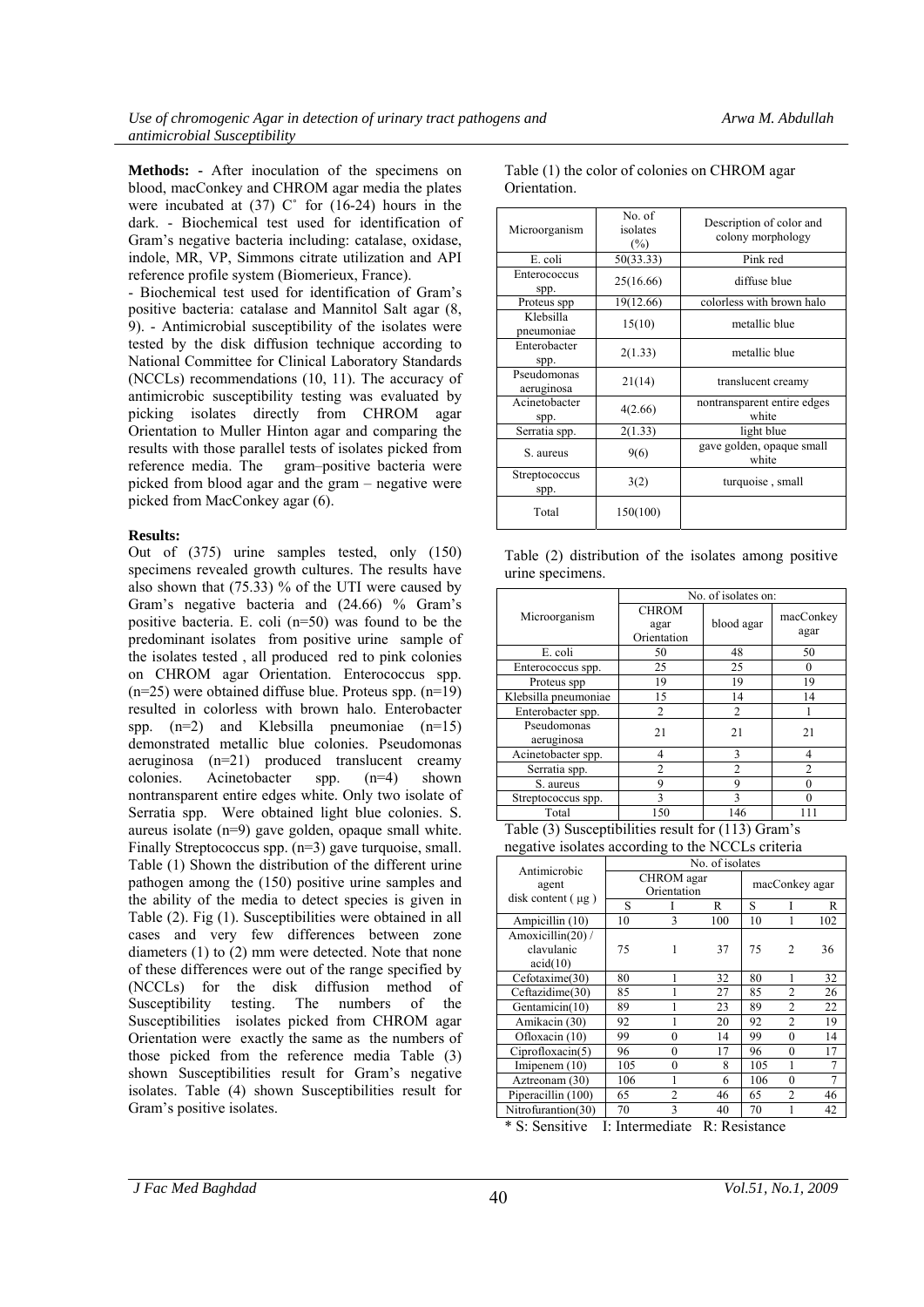| Antimicrobic                             | No. of isolates                  |                |        |                           |  |
|------------------------------------------|----------------------------------|----------------|--------|---------------------------|--|
| agent disk content                       | <b>CHROM</b> agar<br>Orientation |                |        | blood agar                |  |
| $(\mu g)$                                | S                                | I              | R      | I<br>S<br>R               |  |
| Ampicillin (10)                          | 28                               | $\overline{2}$ | 7      | 28<br>8<br>1              |  |
| Amoxicillin(20) / clavulanic<br>acid(10) | 30                               | $\mathbf{0}$   | 7      | 30<br>$\mathbf{1}$<br>6   |  |
| Cefotaxime(30)                           | 15                               | 1              | 21     | 15<br>21<br>1             |  |
| Cephalothin(30)                          | 13                               | $\theta$       | 24     | 13<br>24<br>$\theta$      |  |
| Amikacin (30)                            | 27                               | 1              | 9      | 27<br>$\overline{2}$<br>8 |  |
| Gentamicin(10)                           | 20                               | $\mathbf{0}$   | 17     | 17<br>20<br>$\theta$      |  |
| Erythromycin (15)                        | 17                               | $\theta$       | 20     | 20<br>17<br>$\theta$      |  |
| $C$ lindamycin $(2)$                     | 10                               | $\theta$       | 27     | 27<br>10<br>$\theta$      |  |
| Ofloxacin (10)                           | 30                               | $\theta$       | $\tau$ | 30<br>$\mathbf{1}$<br>6   |  |
| Nitrofurantion(30)                       | 30                               | 1              | 6      | 30<br>1<br>6              |  |
| Chloramphicol (30)                       | 25                               | $\overline{2}$ | 10     | 11<br>25<br>1             |  |

Table (4) Susceptibilities result for (37) Gram's positive isolates according to the NCCLs criteria

\* S: Sensitive I: Intermediate R: Resistance



Fig (1): The color reaction of microorganism on CHROM agar Orientation**.** 

- 1. E. coli
- 2. Proteus spp
- 3. S. aureus
- 4. Pseudomonas aeruginosa
- 5. Klebsilla pneumoniae
- 6. Enterococcus spp

#### **Discussion:**

 CHROM agar Orientation media modification of a chromogenic agar developed for urine culture (12). A total of 375 urine samples were tested by parallel inoculation on CHROM agar Orientation and on two reference media (blood and macConkey agar). CHROM agar Orientation showed the same ability to detect urine pathogens as the combination of the two reference media. Color and Morphology characteristics on CHROM agar Orientation allowed for easy differentiation of the bacteria colonies, several studies have reported similar conclusion (6, 7, 14) This study shown that (113) of UTI was caused by Gram's negative bacteria considering that the majority were E. coli. All these isolates grew on CHROM agar Orientation in pink red colonies and were very easy to distinguish (15). The medium failed to differential Klebsiella spp. and Enterobacter spp. Owing to similarity of color produced and final identification among them require other biochemical tests. While Proteus spp. was easily distinguished on the primary plates because of their characteristic brown halo colonies (16). Acinetobacter spp. grew in nontransparent white, entire edges colonies. There strains were very distinct from Pseudomonas aeruginosa isolates which grew in translucent creamy. Serratia spp. grew in light blue. CHROM agar Orientation succeeded in detecting all Grams' positive microorganism that grew on blood agar, including S. aureus appear golden, opaque small white colonies and Streptococcus spp. that grew small turquoise colonies (17). Enterococcus spp. one of the most commonly encountered Gram's positive pathogens in UTI were distinguished on CHROM agar Orientation by diffuse blue colonies on agar. Antimicrobial Susceptibility tests of microorganisms pinked from CHROM agar Orientation showed an excellent correlation with test results of microorganisms pinked from reference media (5). In conclusion CHROM agar Orientation medium is recommended as a single medium for direct isolation and presumptive identification of UTI pathogens and antimicrobial Susceptibility tests without the need for subcultures. The use of this medium for other clinical specimens requires further evaluation.

## **Reference:**

1. *Aiyegoro, O. A. ; Igbinosa, O. O.; Ogunmwonyi ; I. N., Odjadjare; E. E., Igbinosa, O. E. and Okoh, A. I. Incidence of urinary tract infections (UTI) among children and adolescents in IIe – Ife, Nigeria. African Journal of Microbiology Research. 2007. 013-019.* 

*2. Langley, J. M., Hanakowski, M. and Le Blanc, J. C. Unique epidemiology of nosocomial urinary tract infection in children. 2001.29 (2):94-98.* 

*3. Bergman, D.A.; Baltz, R. D. and Cooley, J. R. Practice Parameter: The Diagnosis, Treatment, and Evaluation of the Initial Urinary Tract Infection in Febrile Infants and Young Children. Pediatrics .1999. 103(4): 843-852.* 

*4. Hryniewicz , K.; Szczypa , K.; Sulikowska , A.; Jankowski, K.; Betlejewska , K. and Hryniewicz , W.* 

*J Fac Med Baghdad Vol.51, No.1, 2009* <sup>41</sup>